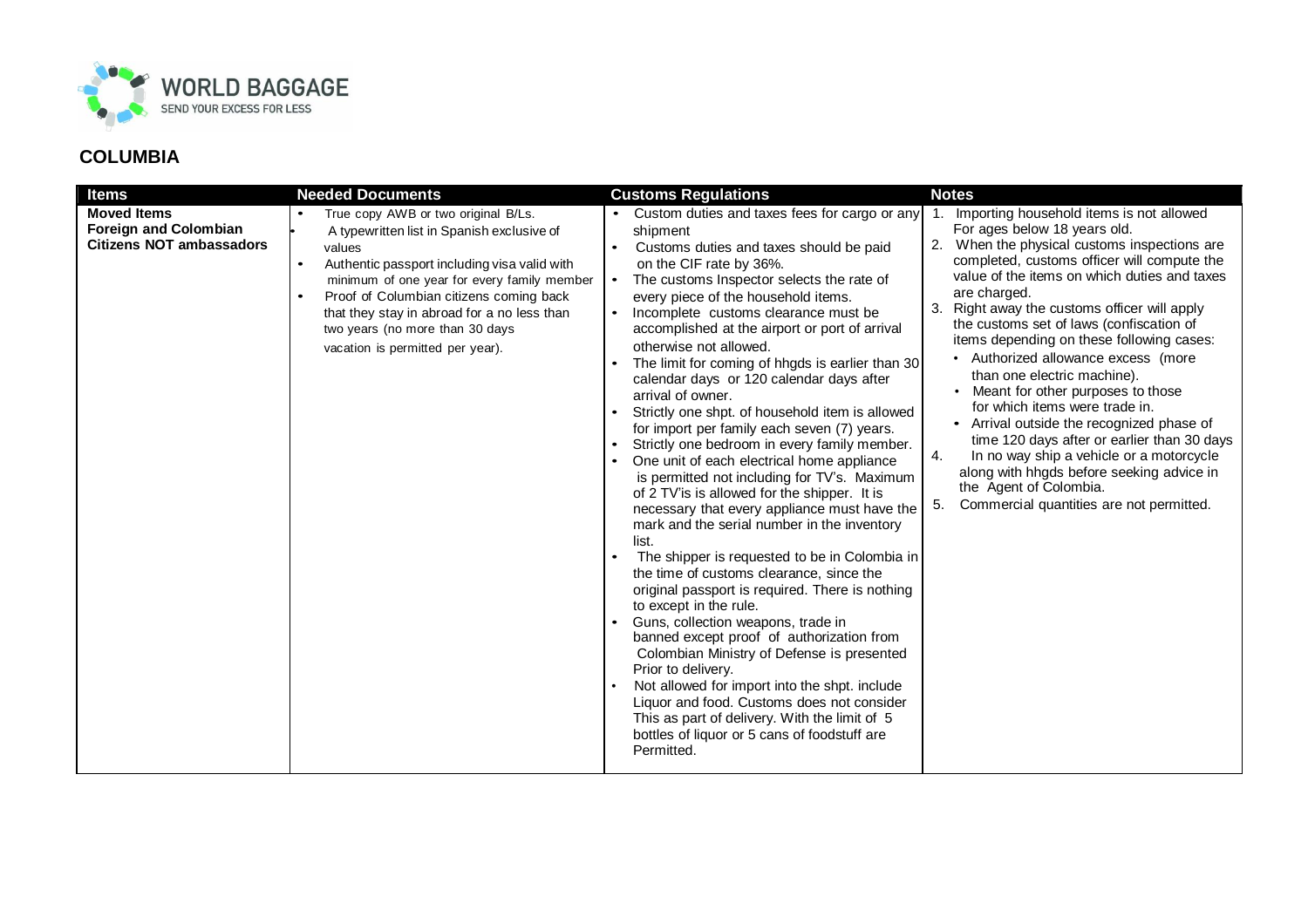

| <b>Items</b>                                                                                                | <b>Needed Documents</b>                                                                                                                                                                                                                                                                                                                                                                                                                                                                                                                                                                                    | <b>Customs Regulations</b>                                                                                                                                                                                                                                                                                                                                                                                                                                                                                                                                                                                                                                                                                                                                                                                                                                                                                     | <b>Notes</b>                                                                                                                                                                                                                                                                                                                                                                                                                            |
|-------------------------------------------------------------------------------------------------------------|------------------------------------------------------------------------------------------------------------------------------------------------------------------------------------------------------------------------------------------------------------------------------------------------------------------------------------------------------------------------------------------------------------------------------------------------------------------------------------------------------------------------------------------------------------------------------------------------------------|----------------------------------------------------------------------------------------------------------------------------------------------------------------------------------------------------------------------------------------------------------------------------------------------------------------------------------------------------------------------------------------------------------------------------------------------------------------------------------------------------------------------------------------------------------------------------------------------------------------------------------------------------------------------------------------------------------------------------------------------------------------------------------------------------------------------------------------------------------------------------------------------------------------|-----------------------------------------------------------------------------------------------------------------------------------------------------------------------------------------------------------------------------------------------------------------------------------------------------------------------------------------------------------------------------------------------------------------------------------------|
| Unaccompanied Baggage's of<br><b>Foreign and Colombian</b><br><b>Citizens NOT DIPLOMATS</b>                 | Importer is requested for the same documents<br>listed above for hhgds shpts, the three (3)<br>first points.<br>Proof for Foreign and Colombian citizens<br>that they out of the country for a maximum of<br>seven (7) days.<br>A mandatory customs format known as<br>"DECLARACION DE EQUIPAJES NO<br>ACOMPANADOS" The form must be filled up<br>upon the arrival of the shipper at the airport<br>and stamp the same by the customs<br>authorities by that time, not the following day.<br>The passport and other papers should be<br>Submitted to the clearance agent as well as the<br>Completed form. | Rules for customs intended for this kind of shpts<br>are the similar for the points 1, 3, 4, 4, 8 and 9<br>listed above for hhgds shpts.<br>Maximum time limit for coming of unaccompanied<br>belongings is ahead of 30 calendar days or the<br>Following 30 calendar days upon the arrival.<br>Strictly one delivery of unaccompanied belongings<br>can be imported per family member each one<br>$(1)$ year.<br>Strictly no furniture is permitted in the shipment<br>Apart from personal property such as clothes,<br>books, artworks glassware, electric appliance,<br>etc.<br>Maximum cost of shipment cannot go beyond<br>the total of US\$ 2.500 when the importer has<br>been out of country until precisely seven (7) days,<br>and US\$4.000 when the importer has been out<br>of country more than seven (7) days.<br>Customs duties and taxes must be paid on the<br>CIF value by the total of 15%. | All rules listed above for hhgds shpts are<br>similar for this kind of shipments. Not including the<br>following below:<br>First (1) point, depends on particular student<br>permission that importer has. (Kindly discuss with<br>your agent PRIOR SHIPPING).<br>Third (3) point part c: that for this case be valid:<br>"Arrival outside the recognized moment in time<br>(30 calendar days sooner or later the arrival of<br>owner". |
| <b>Moved Items and</b><br>unaccompanied baggage's of<br><b>Foreign and Colombian</b><br>Citizens ambassador | Authentic AWB or two original B/Ls.<br>$\bullet$<br>A typewritten record in Spanish exclusive of<br>$\bullet$<br>values.<br>Authentic passport (photocopy can be allowed<br>In this case)<br>Diplomatic Permit is required for Foreign<br>Colombian ambassador.<br>Colombian Returning Diplomats, have to<br>get a consent authorized by the Ministry of<br>Foreign Affairs.                                                                                                                                                                                                                               | These delivery is exempted in paying<br>$\bullet$<br>Custom duties and taxes.<br>Customs clearance exclusive of inspection,<br>must be completed at airport or port of arrival.<br>Limit period for arrival of these delivery<br>depends on each situation. Kindly contact<br>your agent at location.                                                                                                                                                                                                                                                                                                                                                                                                                                                                                                                                                                                                          | This subject is appropriate to Consular<br>staff, someone protected by particular rules and<br>regulations due to the agreements established<br>between the Colombian Government and<br>Foreign Countries or Entities. All members of<br>technical missions and International<br>Groups. (Kindly make a contact with your<br>Destination agent).                                                                                        |
| Automobiles, motorcycles                                                                                    | Authentic detailed statement and preferably<br>$\bullet$<br>in US dollar.<br>Record of contents includes all descriptions<br>$\bullet$<br>and qualifications of the vehicle or<br>motorcycle.                                                                                                                                                                                                                                                                                                                                                                                                              | Customs duties and taxes for vehicles are<br>probbly 85% on the CIF value excluding the<br>foreign ambassador.<br>Returning Columbian ambassador exempts<br>In customs duties, but pay particular tax called $ \cdot $                                                                                                                                                                                                                                                                                                                                                                                                                                                                                                                                                                                                                                                                                         | STRICTLY NEW CARS OR NEW<br>MOTORCYCLES (O KM ONLY), can be<br>Trade in by foreign and non-diplomat<br>Colombian citizens.<br>Only foreign and returning ambassador are                                                                                                                                                                                                                                                                 |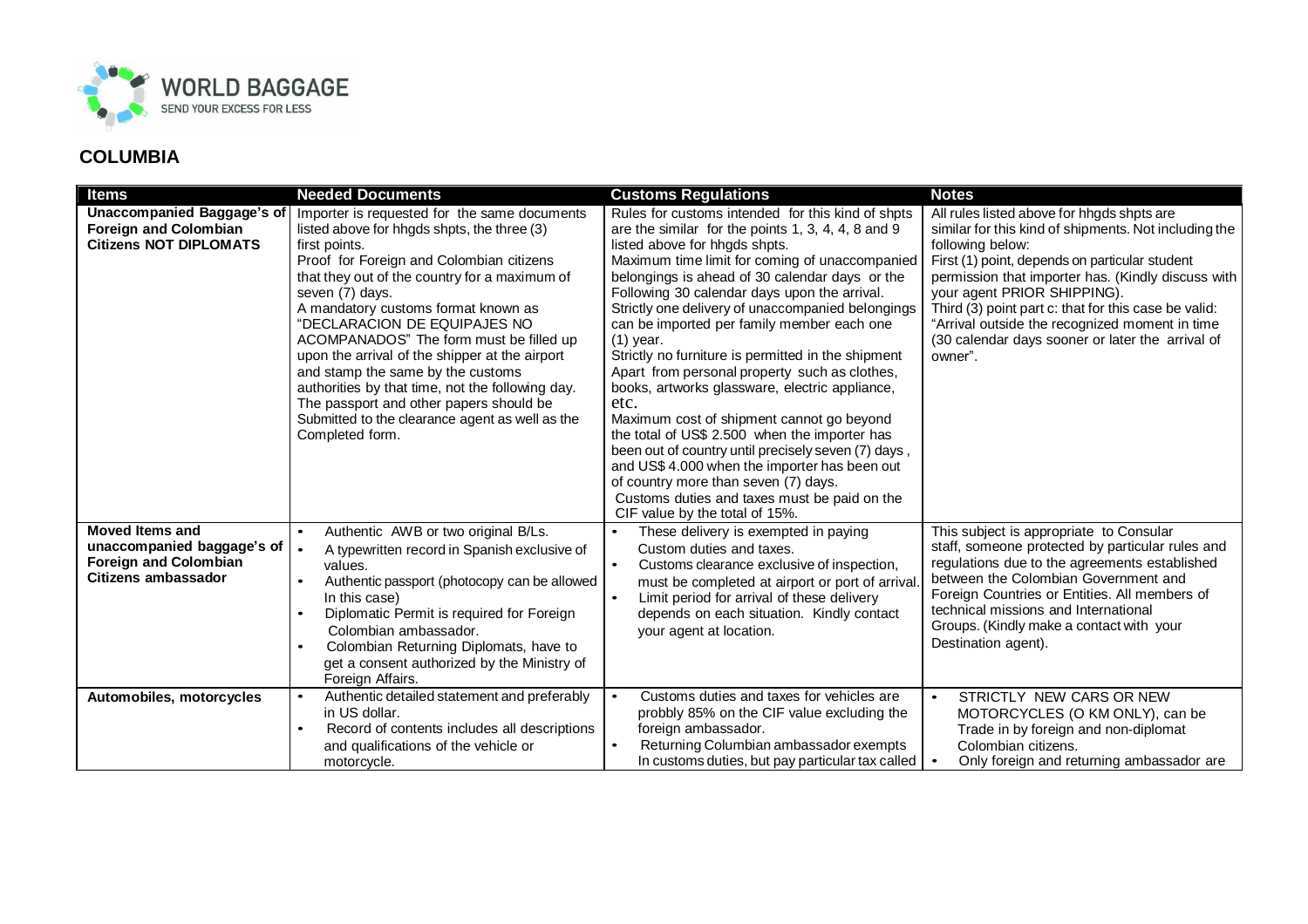

| <b>Items</b>                                                     | <b>Needed Documents</b>                                                                                                                                                                                                                                                                                                                                                                                                                                                                                                                                              | <b>Customs Regulations</b>                                                                                                                                                                                                                                                                                                                                                                                                                                              | <b>Notes</b>                                                                                                                                                                                                                                                                                                                                                                                                                         |
|------------------------------------------------------------------|----------------------------------------------------------------------------------------------------------------------------------------------------------------------------------------------------------------------------------------------------------------------------------------------------------------------------------------------------------------------------------------------------------------------------------------------------------------------------------------------------------------------------------------------------------------------|-------------------------------------------------------------------------------------------------------------------------------------------------------------------------------------------------------------------------------------------------------------------------------------------------------------------------------------------------------------------------------------------------------------------------------------------------------------------------|--------------------------------------------------------------------------------------------------------------------------------------------------------------------------------------------------------------------------------------------------------------------------------------------------------------------------------------------------------------------------------------------------------------------------------------|
|                                                                  | Authentic of AWB or two Original B/Ls.<br>For non-ambassador delivery, the vehicle or<br>motorcycle should be checked by a<br>surveyor company like "Bureau Veritas"<br>Prior to shipping at origin.<br>For Colombian citizens and returning<br>ambassadors, and foreigners, a document<br>With approval from Colombian Consulate<br>"PRUEBA DINAMICA" (DYNAMICS TEXT)<br>is needed. This should to be approved by<br>the Assembler Company verifying that the<br>vehicle or motorcycle has all parts and<br>/accessories are all safe and environment-<br>Friendly. | "IVA", which can be 16% - 54% of the CIF<br>rate, relying on what ype of the car.<br>If the importer requests to bring the car<br>together with household items in delivery,<br>he needs to discuss it with the agent of<br>Columbia ahead of the shipping.<br>Limit period for arrival of cars and<br>motorcycles into Colombia for foreign and<br>Colombian citizens non-ambassador and<br>ambassador, is upon consent of the import<br>license by Colombian customs. | permitted to import used vehicles and<br>motorcycles.<br>Not allowed for import vehicles without<br>Discussing with the agent in Colombia.                                                                                                                                                                                                                                                                                           |
| Pet (dogs and cats)                                              | Authentic Veterinary Health Papers.<br>$\bullet$<br>Record in rabies should be up-date<br>$\bullet$<br>At least 30 days before the arrival of the pet,<br>not less than this.<br>Authentic AWB is needed if it arrives with<br>unaccompanied baggage.                                                                                                                                                                                                                                                                                                                | If the animal arrives as an accompanied<br>Belonging in his arrival in the airport the<br>Owner must go to the customs import of<br>formalities<br>If the animal comes as an unaccompanied<br>belonging, the AWB states: "ALIVE<br>ANIMAL" (ANIMAL VIVO) "DESCARGUE<br>DIRECTO". An import license is by that time<br>needed to be approved by an agent in<br>Colombia. The customs clearance is<br>Strictly allowed within the next business day.                      | When the animal arrive as an<br>$\bullet$<br>unaccompanied belonging, the owner has to<br>bring all the needed papers as well as AWB<br>two days before the arrival of the animal.<br>The owner is required to pay only at the<br>Airport for a special permit called "PERMISO<br>ZOOSANITARIO" that is 30 - 35 US\$<br>approx. to be paid in Colombian Pesos.<br>Other pets must be consulted first with<br>your agent at location. |
| <b>Disinfecting of</b><br>imported and exported<br>wooden crates | The Columbian Government will use<br>ISPMs (International standards for<br>phytosanitary measures) in regulating the<br>treatment of wood packing materials applies<br>for the transport of goods.                                                                                                                                                                                                                                                                                                                                                                   | <b>Effectivity starts September 15, 2005.</b><br>delivery inside or outside of Columbia, with<br>wooden crates non-treated, is required to<br>have a Seal, that serves as a proof that the<br>shipment has achieved treatment, failure of<br>Which might have delays, extra costs, and<br>the followings actions by the Customs:                                                                                                                                        | For inquiries you may contact representatives in<br>Columbia                                                                                                                                                                                                                                                                                                                                                                         |